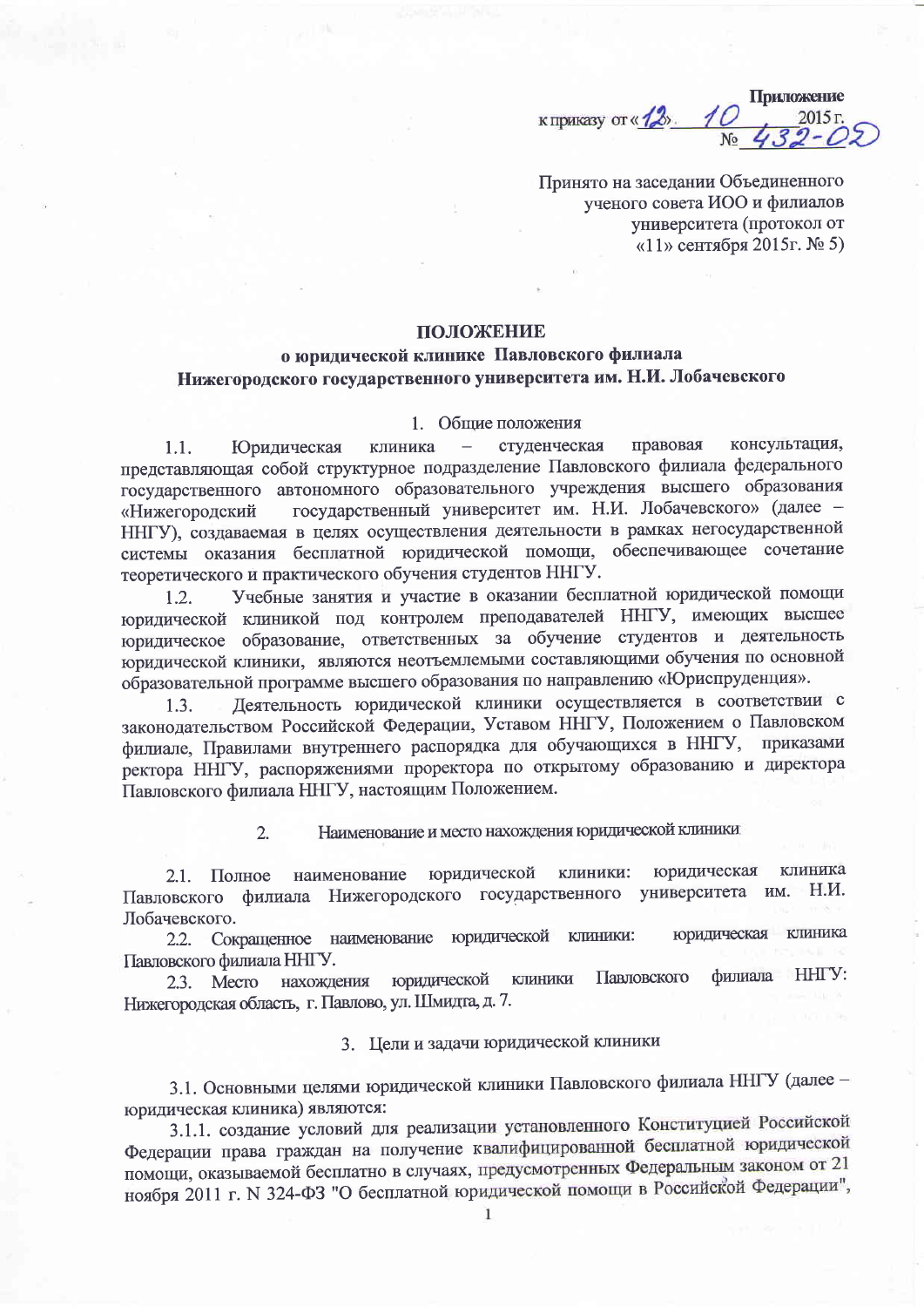другими федеральными законами и законами субъектов Российской Федерации;

3.1.2. создание условий для осуществления прав и свобод граждан, защиты их законных интересов, повышения уровня социальной защищенности, а также обеспечения их доступа к правосудию;

3.1.3. правовое просвещение населения и формирование у студентов, обучающихся по направлению «Юриспруденция», навыков оказания юридической помощи.

3.2. Основными задачами юридической клиники являются:

обучение студентов старших курсов практическим навыкам работы,  $3.2.1.$ закрепление и углубление знаний, полученных студентами в ходе теоретического обучения;

студентами  $3.2.2.$ расширение профессионального кругозора, получение представлений о содержании конкретных видов профессиональной деятельности;

начальная профессиональная адаптация студентов на рабочих местах  $3.2.3.$ юридической клиники под руководством и контролем кураторов;

3.2.4. интеграция студентов, обучающихся по направлению «Юриспруденция», в профессиональное сообщество юристов города и региона;

3.2.5. создание учебно-методической базы для обеспечения качественной юридической подготовки студентов ННГУ; организация практик студентов в соответствии с основных профессиональных образовательных учебными планами реализуемых программ;

3.2.6. разработка и апробация инновационных программ, курсов обучения и воспитания студентов с использованием современных активных, интерактивных и иных методов обучения;

3.2.7. использование материалов практики судебных и правоохранительных органов в образовательном процессе;

3.2.8. обеспечение преподавателям ННГУ возможности изучения материалов практики местных судебных и правоохранительных органов г. Павлова, использование их для подготовки к проведению лекционных и практических занятий со студентами;

3.2.9. создание эффективного механизма обмена информацией между населением, средствами массовой информации и ННГУ, что позволит оперативно реагировать на практические нужды граждан;

3.2.10. обучение студентов практическим приемам юридической психологии через общение с посетителями и коллегами;

3.2.11. развитие у студентов навыков пропаганды правовых знаний среди населения;

развитие и обогащение у студентов навыков исследовательской,  $3.2.12.$ аналитической деятельности и умения работы с документами.

#### 4. Функции юридической клиники

4.1. Оказание бесплатной юридической помощи в виде правового консультирования в устной и письменной формах, составления заявлений, жалоб, ходатайств и других документов правового характера в первую очередь социально слабо защищенным слоям населения города и области.

4.2. Организация и проведение со студентами юридической клиники групповых и индивидуальных занятий с использованием интерактивных методов для выработки профессиональных навыков юриста.

4.3. Подготовка научных и учебно-методических материалов по прохождению студентами всех видов практик.

4.4. Анализ и обобщение накопленного в ходе работы с делами клиентов опыта и выявление на его основе правовых и социально-правовых проблем, затрагивающих интересы всех или отдельных категорий лиц, которым юридическая клиника оказывает юридическую помощь.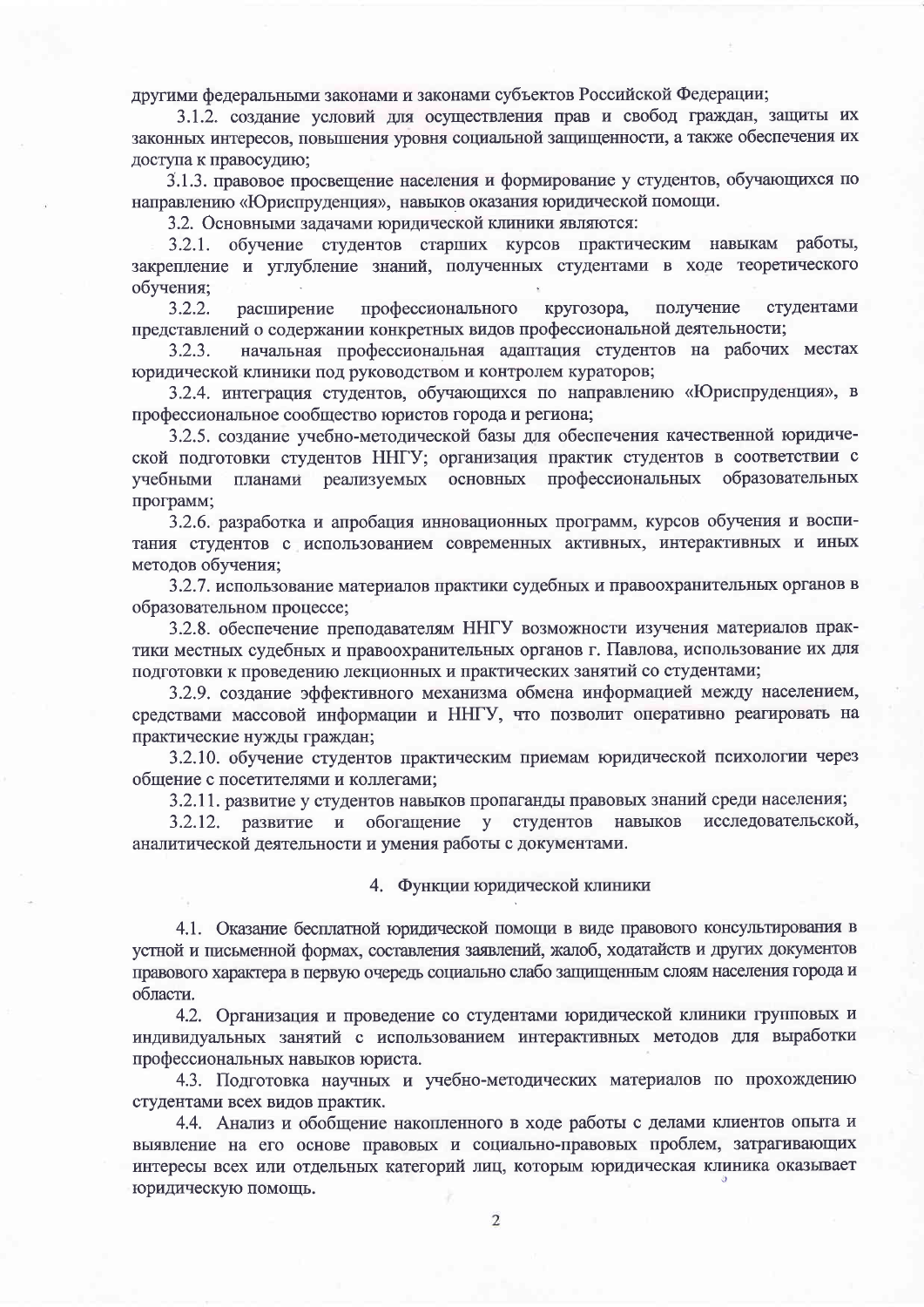4.5. Подготовка и распространение информации для населения по актуальным правовым вопросам.

4.6. Проведение лекционных и практических занятий, тематических семинаров в различных образовательных и иных некоммерческих организациях города.

4.7. Участие студентов в провелении исследовательских работ в юрилической c<sub>o</sub>bepe.

4.8. Проведение семинаров-тренингов, круглых столов, конференций по различным правовым вопросам.

#### 5. Управление юридической клиникой

5.1. Руководство юридической клиникой осуществляет заведующий, назначаемый приказом ректора ННГУ по представлению директора Павловского филиала ННГУ, согласованному с проректором по открытому образованию.

5.2. Заведующий юридической клиникой:

 $5.2.1.$ в своей деятельности непосредственно полчиняется директору Павловского филиала ННГУ, несет перед ним персональную ответственность;

5.2.2. организует деятельность юридической клиники по приему и консультированию граждан;

 $5.2.3.$ ежегодно предоставляет план работы юридической клиники на учебный год директору Павловского филиала ННГУ для согласования и утверждения;

5.2.4. при проведении юридической клиникой мероприятий обеспечивает соблюдение норм законодательства Российской Федерации, в том числе Федерального закона от 02.05.2006 года № 59-ФЗ «О порядке рассмотрения обращений граждан Российской Федерации», контроль за ходом и качеством оказания гражданам бесплатной юридической помощи, соблюдение норм профессиональной этики;

 $5.2.5.$ координирует организацию всех форм практического обучения студентов;

5.2.6. организует и осуществляет взаимодействие с правоохранительными органами, научными, образовательными, общественными и иными организациями города и района в целях совершенствования подготовки студентов и получения ими навыков практической работы;

 $5.2.7.$ вносит предложения директору филиала по численности, оплате труда, подбору кандидатур работников юридической клиники;

> $5.2.8.$ осуществляет подбор студентов для обучения в юридической клинике;

5.2.9. по согласованию с директором филиала определяет содержание и формы деятельности юридической клиники;

5.2.10. осуществляет подготовку и представление на утверждение в установленном в ННГУ порядке программ теоретических и практических занятий в юридической клинике:

5.2.11. осуществляет подготовку и представляет на утверждение директору филиала график работы юридической клиники и расписание проведения занятий со студентами;

5.2.12. организует и контролирует проведение всех видов занятий со студентами в юридической клинике в соответствии с расписанием и программами;

5.2.13. приглашает преподавателей ННГУ, практикующих юристов, иных специалистов учреждений и организаций г. Павлова для проведения занятий со студентами в юрилической клинике:

5.2.14. по поручению директора филиала может представлять Павловский филиал ННГУ на конференциях, семинарах, круглых столах, иных мероприятиях по вопросам прохождения студентами **BCCX** видов практик, предусмотренных основными профессиональными образовательными • направлению программами  $\Pi$ <sup>O</sup>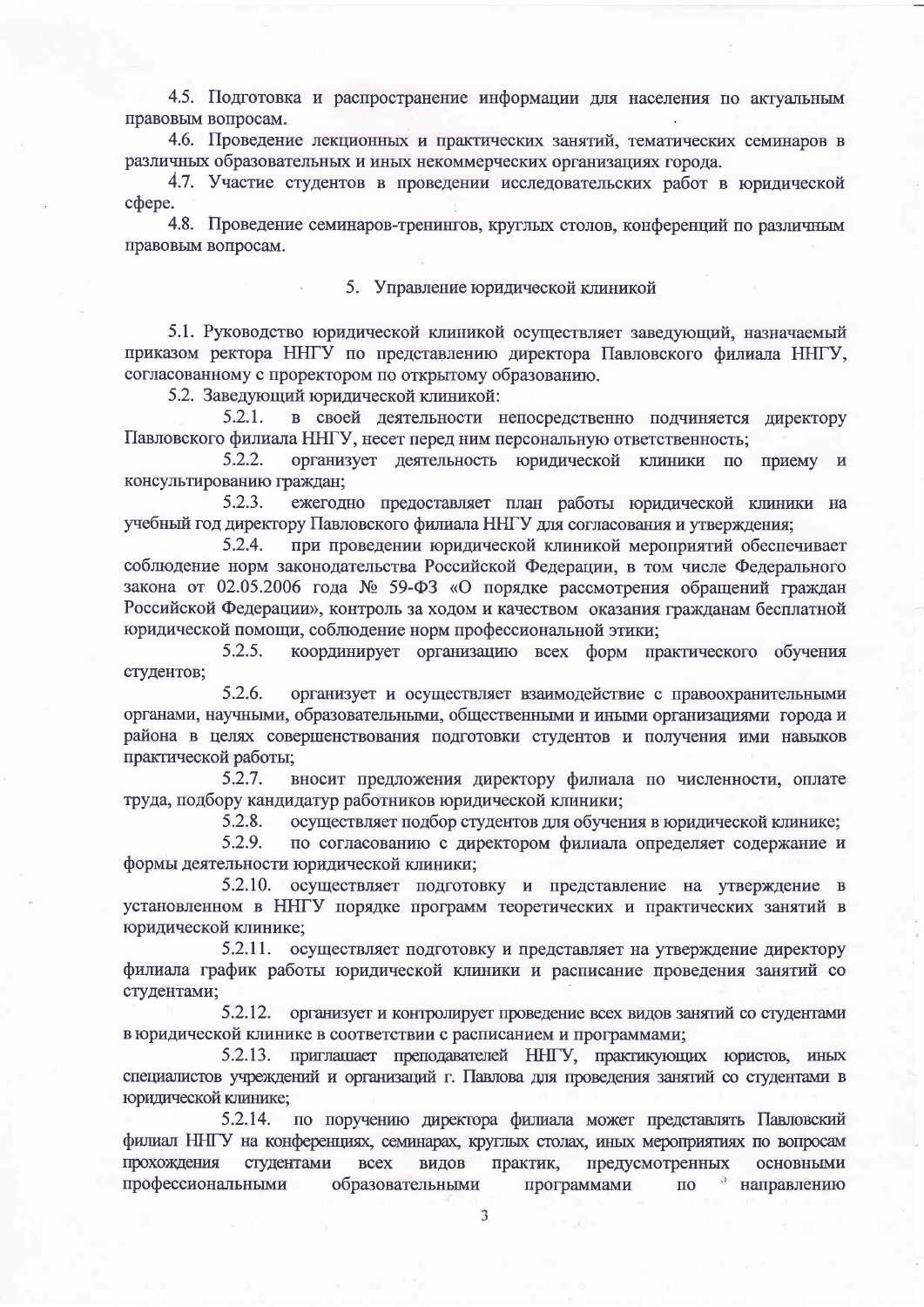«Юриспруденция»:

5.2.15. определяет потребность правовой клиники в оборудовании, оргтехнике, расходных материалах, необходимых для оказания бесплатной юридической помощи и осуществления учебного процесса; обеспечивать сохранность и правильное использование оборудования, иных материальных ценностей, находящихся в помещениях правовой клиники;

5.2.16. осуществляет сбор и анализ статистической информации;

5.2.17. ежегодно (июнь каждого календарного года) представляет директору филиала отчет о деятельности юридической клиники.

6. Права и обязанности преподавателей и студентов

6.1. Преподаватели имеют право и обязаны:

 $6.1.1.$ проводить лекционные и практические занятия по программе юридической клиники в соответствии с утверждённым расписанием;

> $6.1.2.$ руководить работой студентов по конкретным обращениям граждан;

 $6.1.3.$ осуществлять контроль за оформлением и слачей отчётов студентами о проделанной работе;

 $6.1.4.$ проводить индивидуальные занятия со студентами по проблемным вопросам;

> $6.1.5.$ составлять отчёты о работе студентов;

 $6.1.6.$ организовывать и проводить учебные судебные процессы и тренинги;

 $6.1.7.$ соблюдать правила профессиональной этики;

 $6.1.8.$ соблюдать трудовую дисциплину.

6.2. Студенты имеют право:

 $6.2.1.$ принимать участие в деятельности юридической клиники по оказанию бесплатной правовой помощи населению;

 $6.2.2.$ получать от преподавателей информацию, необходимую для рассмотрения обращений граждан;

> $6.2.3.$ знакомиться с материалами дела по обращениям граждан;

 $6.2.4.$ давать письменные и устные консультации;

 $6.2.5.$ составлять правовые документы по просьбе обратившихся за оказанием бесплатной юридической помощи;

> 6.2.6. знакомиться с архивными материалами юридической клиники;

 $6.2.7.$ участвовать в коллоквиумах по обсуждению дел из практики работы юридической клиники;

 $6.2.8.$ принимать участие в различных формах работы юридической клиники;

6.2.9. проходить в юридической клинике установленные виды практик в рамках подготовки по направлению «Юриспруденция».

6.3. Студенты, обучающиеся и работающие на базе юридической клиники, обязаны:

6.3.1. посещать занятия, предусмотренные программой юридической клиники;

6.3.2. своевременно оформлять документы по обращениям граждан и регистрационные журналы;

предоставлять все отчётные документы и материалы по обращению 6.3.3. граждан преподавателю и/или заведующему юридической клиникой;

> 6.3.4. соблюдать графики дежурств и режим работы юридической клиники;

6.3.5. соблюдать конфиденциальность информации, полученной от граждан в связи с оказанием им бесплатной юридической помощи;

выполнять задания, указания преподавателей-консультантов и/или распоря-6.3.6. жения заведующего юридической клиникой по вопросам, связанным с обучением и работой в юридической клинике;

> информировать граждан о своем статусе и статусе юридической клиники; 6.3.7.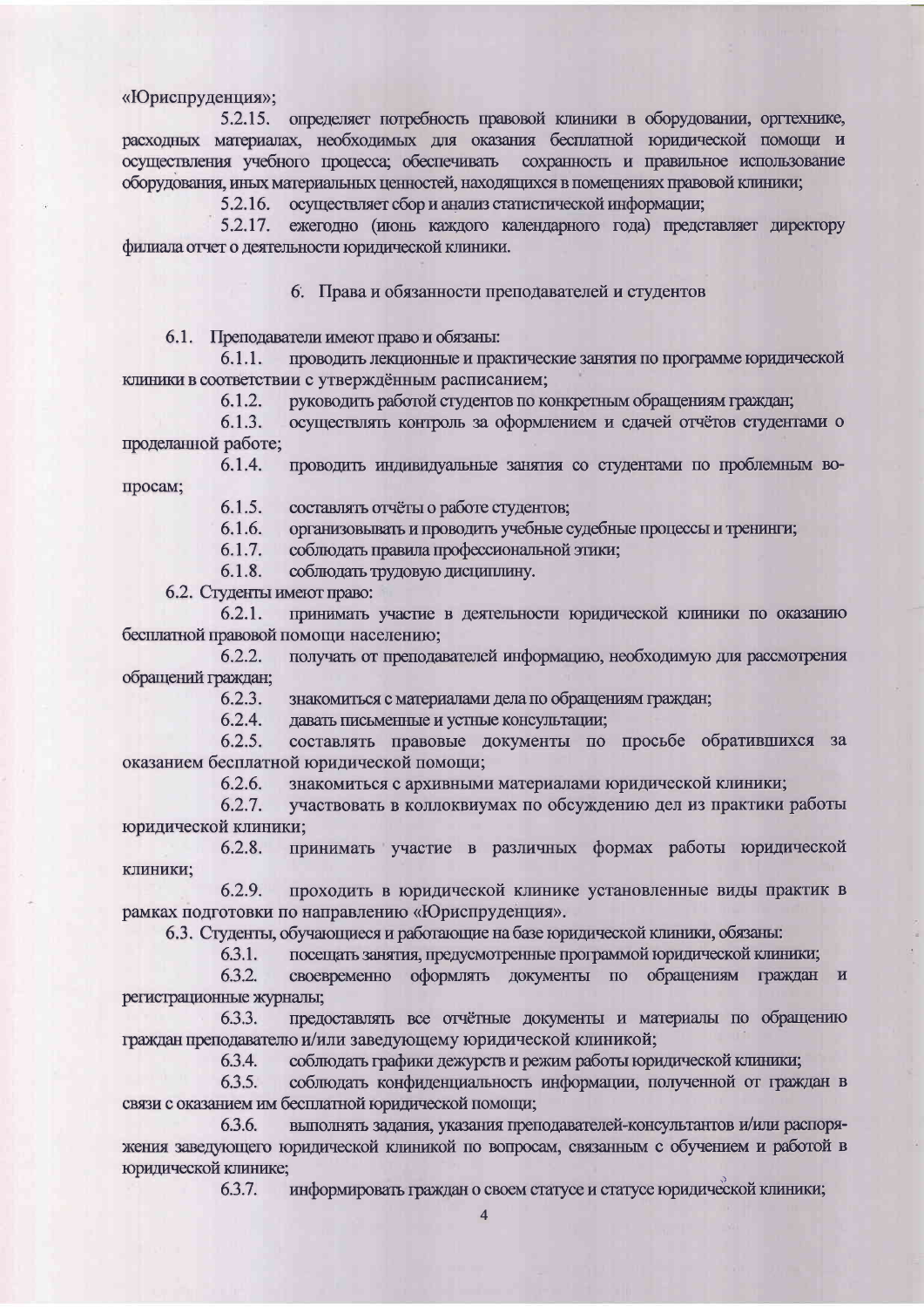#### 6.3.8. соблюдать правила профессиональной этики.

#### 7. Порядок работы юридической клиники

7.1. В работе юридической клиники принимают участие на добровольных началах студенты Павловского филиала ННГУ, обучающиеся на старших курсах по направлению «Юриспруденция», проявившие личную заинтересованность в осуществлении указанной деятельности и обладающие необходимым уровнем общекультурных и профессиональных компетенций, сформированных в процессе освоения соответствующих образовательных программ.

7.2. В оказании бесплатной юридической помощи юридической клиникой студенты участвуют под контролем преподавателей по юридическим диспициинам, ответственных за обучение студентов и деятельность юридической клиники Павловского филиала ННГУ.

7.3. Студенты допускаются к работе в юридической клинике распоряжением директора Павловского филиала ННГУ по представлению заведующего юридической клиникой на основании личного заявления, с учётом успеваемости за предшествующий семестр, результатов тестирования, рекомендаций преподавателей.

7.4. К выполнению практической части программы обучения в юридической клинике студенты допускаются после успешного освоения теоретической части.

7.5. Распоряжением заведующего юридической клиникой студент на основании личного заявления может быть освобождён от работы в юридической клинике (по собственному желанию).

7.6. Распоряжением заведующего юридической клиникой студент может быть отстранён от работы в юридической клинике за неоднократное зафиксированное нарушение (ненадлежащее исполнение или неисполнение) своих обязанностей.

7.7. Студенты Павловского филиала ННГУ, обучающиеся по направлению «Юриспруденция», по согласованию с заведующим юридической клиникой могут проходить в юридической клинике учебную/производственную практики.

7.8. После завершения практической части программы и успешной защиты отчёта студент получает документ, подтверждающий прохождение учебной/производственной практики в юридической клинике.

7.9. Практика проводится функциональных  $\mathbf{B}$ группах: Консультантов. Диспетчеров.

7.10. Распределение студентов по функциональным группам и переход их из одной группы в другую осуществляется решением заведующего юридической клиники с учётом желания студентов и их успеваемости.

 $7.11.$ Работа студентов в юридической клинике осуществляется на безвозмездной основе.

7.12. Оказание бесплатной юридической помощи осуществляется юридической клиникой по месту ее нахождения (в ходе личного приема граждан, дистанционно с использованием средств телефонной, почтовой связи, сети Интернет и (или) электронной почты (при наличии технической возможности), а также путем проведения выездных мероприятий.

 $7.13.$ Выездные мероприятия в целях оказания бесплатной юридической помощи проводятся юридической клиникой в различных организациях (в медицинских организациях, учреждениях социального обеспечения, образовательных организациях различных типов и видов), а также по месту жительства (пребывания) отдельных граждан, не имеющих возможности обратиться в юридическую клинику лично по месту ее нахождения или письменно в связи с ограниченными возможностями здоровья и по иным причинам.

7.14. В целях информирования о своей деятельности юридические клиники размещают в местах, доступных для граждан, в средствах массовой информации, в сети